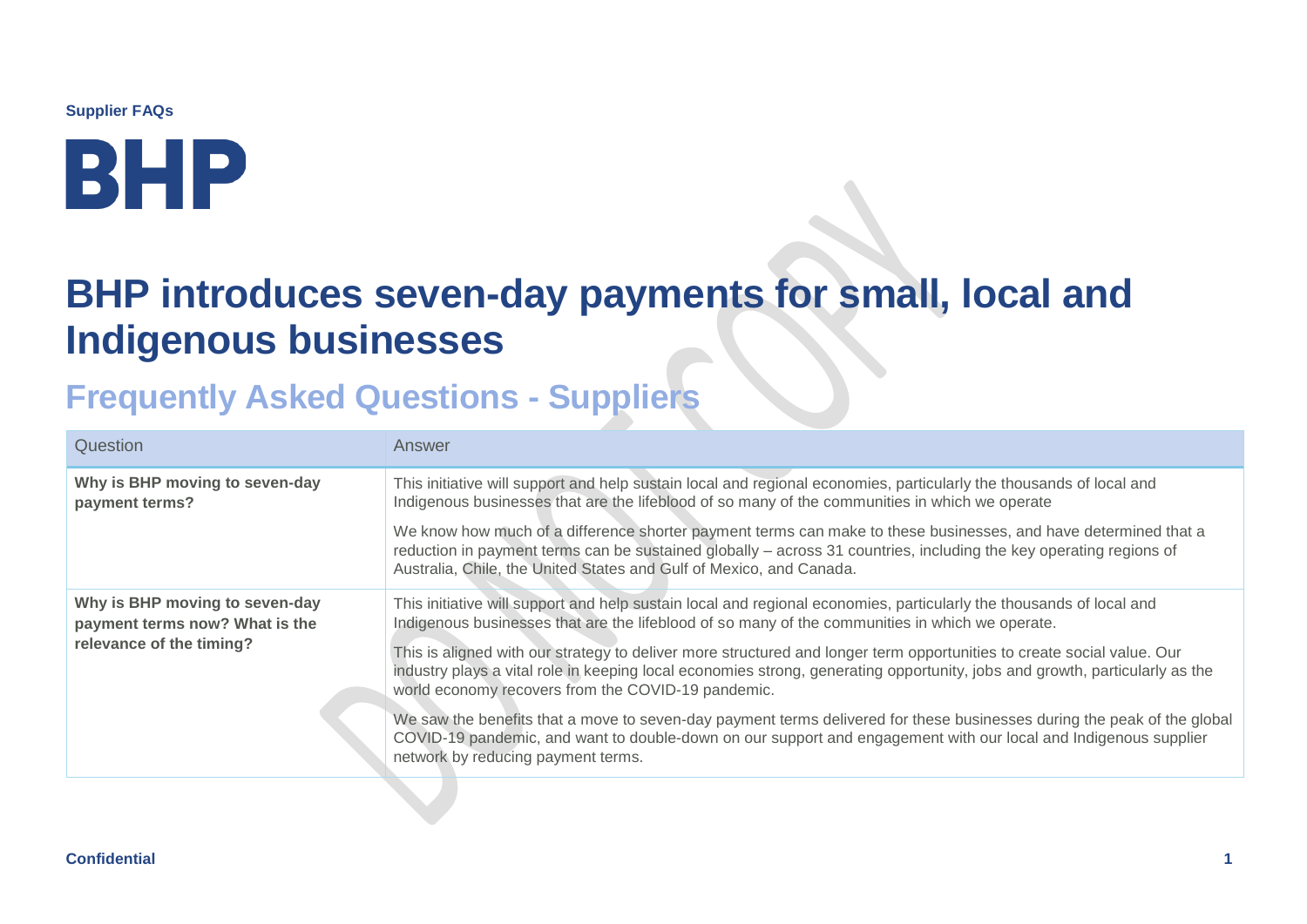### **Supplier FAQs**

| How is BHP able to justify this change in<br>payment terms now, and not previously? | In March 2020, as the COVID-19 pandemic escalated we recognised it was critically important that we keep contributing to<br>the regional economies. We quickly enacted an extensive support program that included reducing payment terms from 30<br>days to 7 days for more than 2,100 local, small and Indigenous Australian businesses.                                          |                                                             |                                                             |  |
|-------------------------------------------------------------------------------------|------------------------------------------------------------------------------------------------------------------------------------------------------------------------------------------------------------------------------------------------------------------------------------------------------------------------------------------------------------------------------------|-------------------------------------------------------------|-------------------------------------------------------------|--|
|                                                                                     | The benefit of improved cash flow was really well received by our suppliers. We paid close attention to that feedback, we<br>have acted, and we have been able to determine that this change can be sustained, and delivered globally.                                                                                                                                             |                                                             |                                                             |  |
| When will this change take effect?                                                  | From 01 July, 2021, payment of invoices on new purchase orders created with local, small and Indigenous businesses,<br>will be made on seven-day payment terms.                                                                                                                                                                                                                    |                                                             |                                                             |  |
| Which invoices do the new payment<br>terms apply to?                                | All invoices against Purchase Orders raised on or after 01 July, 2021.                                                                                                                                                                                                                                                                                                             |                                                             |                                                             |  |
| How does BHP define a small business?                                               | <b>Australia</b>                                                                                                                                                                                                                                                                                                                                                                   | <b>Chile</b>                                                | <b>All other locations</b>                                  |  |
|                                                                                     | Annual business revenue below<br>locally accepted threshold                                                                                                                                                                                                                                                                                                                        | Annual business revenue below<br>locally accepted threshold | Annual business revenue below<br>locally accepted threshold |  |
|                                                                                     | Sources: BCA, ASBFEO                                                                                                                                                                                                                                                                                                                                                               | Source: Chilean IRS                                         | Threshold USD\$ 7.5million<br>$\bullet$                     |  |
|                                                                                     | Threshold: AUD \$10million                                                                                                                                                                                                                                                                                                                                                         | Threshold: USD \$8.2million                                 |                                                             |  |
| How does BHP define a Local /                                                       | Local                                                                                                                                                                                                                                                                                                                                                                              |                                                             |                                                             |  |
| <b>Indigenous business?</b>                                                         | Business impacted by BHP's operating presence                                                                                                                                                                                                                                                                                                                                      |                                                             |                                                             |  |
|                                                                                     | Criteria: Business headquartered in approved post codes as defined by BHP regional leadership teams.<br>$\bullet$                                                                                                                                                                                                                                                                  |                                                             |                                                             |  |
|                                                                                     | <b>Indigenous or First Nations Business</b>                                                                                                                                                                                                                                                                                                                                        |                                                             |                                                             |  |
|                                                                                     | Any business, formal collaboration or joint venture with requisite ownership by Indigenous or First Nations people                                                                                                                                                                                                                                                                 |                                                             |                                                             |  |
|                                                                                     | Criteria: Ownership of 50% or more.                                                                                                                                                                                                                                                                                                                                                |                                                             |                                                             |  |
| Are all global suppliers eligible for this?                                         | Businesses that will be eligible for seven-day payment terms with BHP need to be headquartered locally to our operations,<br>be indigenous owned, or meet the definition of small in the relevant region. That does not include branch offices of multi-<br>national businesses in the areas that we operate, or large businesses that are based locally to BHP corporate offices. |                                                             |                                                             |  |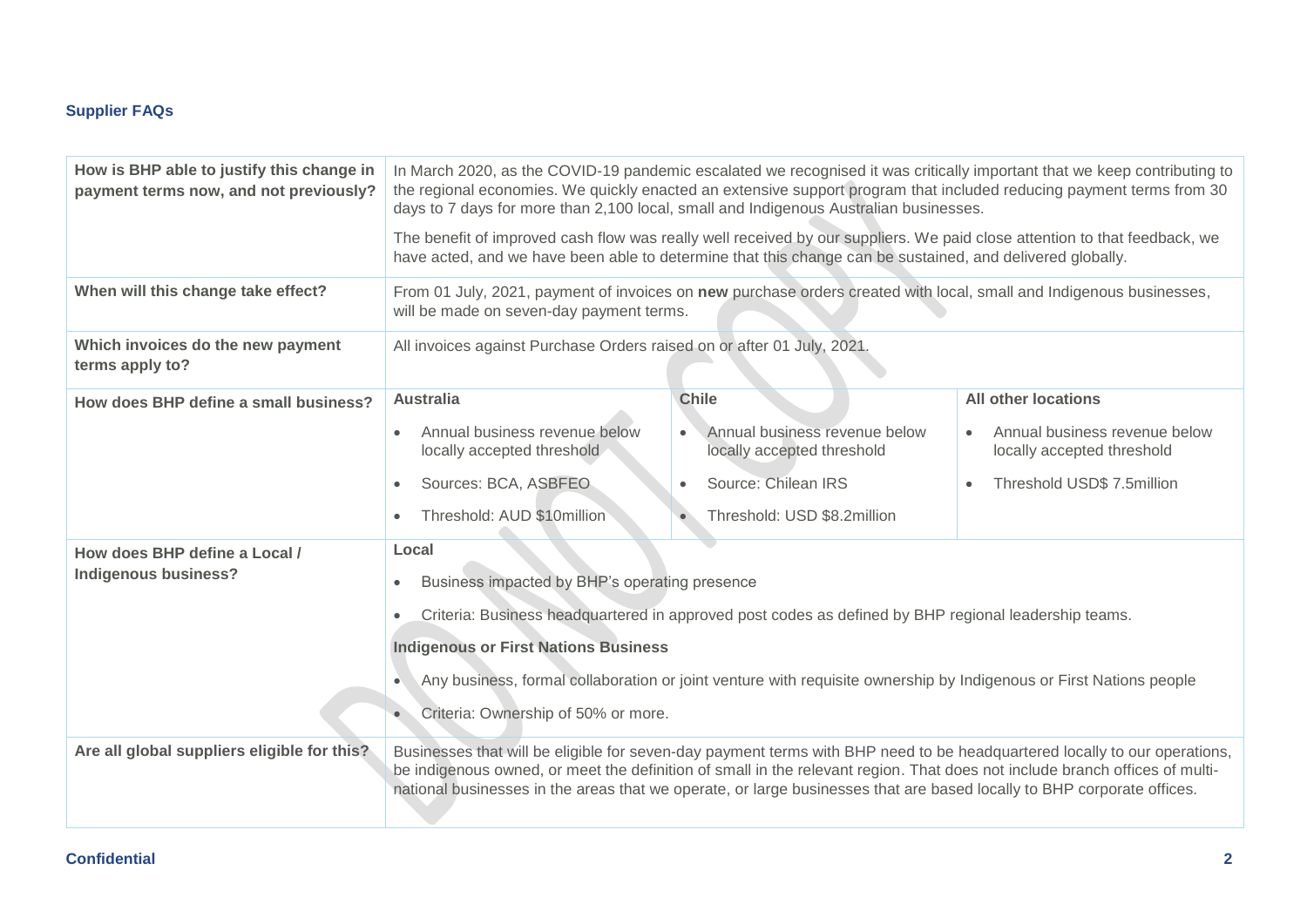### **Supplier FAQs**

| What about other locations in Asia and<br>in London where BHP has offices?                       | The move to seven-day payment terms for local, small and Indigenous businesses where we operate is a global initiative.<br>While our presence in parts of Asia and the United Kingdom is not directly operational, those offices represent our only<br>presence in those regions and therefore small and Indigenous businesses that support the running of those offices will be<br>eligible for reduced payment terms.     |
|--------------------------------------------------------------------------------------------------|-----------------------------------------------------------------------------------------------------------------------------------------------------------------------------------------------------------------------------------------------------------------------------------------------------------------------------------------------------------------------------------------------------------------------------|
| I run a small business in the<br>Brisbane/Melbourne/Adelaide/Perth<br><b>CBD. Am I eligible?</b> | To be eligible for seven-day payment terms as a local business, a business must headquartered in a township or regional<br>postcode area that has been determined as being local to one of our operations.                                                                                                                                                                                                                  |
|                                                                                                  | Businesses based in Brisbane/Melbourne/Adelaide/Perth or any other location across Australia will be eligible for 7 day<br>payment terms if they meet the Australian definition of small business (annual revenue <aud\$10m), an="" are="" indigenous<br="" or="">owned business.</aud\$10m),>                                                                                                                              |
| How will suppliers be notified of the<br>changes?                                                | Payment terms for eligible businesses will be made automatically by our Procurement Operations teams, and will apply for<br>all new purchase orders made after 1 July, 2021.                                                                                                                                                                                                                                                |
|                                                                                                  | If you believe you are eligible for 7-day payment terms but are not receiving this benefit, or if you have any other questions<br>related to payments, please contact us on:<br>Website: https://www.bhp.com/info/supplying-to-bhp (select BHP supplier registration and contract management)<br>Toll-free phone (Minerals Australia vendors): 1800 775 868 (use option #1)                                                 |
|                                                                                                  | There will be an evaluation process that business owners can access to determine whether they meet the eligibility criteria<br>for seven-day payment terms.                                                                                                                                                                                                                                                                 |
| How will this impact the LBP and C-Res                                                           | The Local Buying Program will also move to seven-day payment terms for its vendors from 1 July, 2021. C-Res and<br>SAWU will continue to play integral roles in administering the Local Buying Program in Australia, and Local Purchasing<br>Program in Chile, and working directly with BHP's operations and participating vendors to ensure they are being supported<br>and achieving their day-to-day business outcomes. |